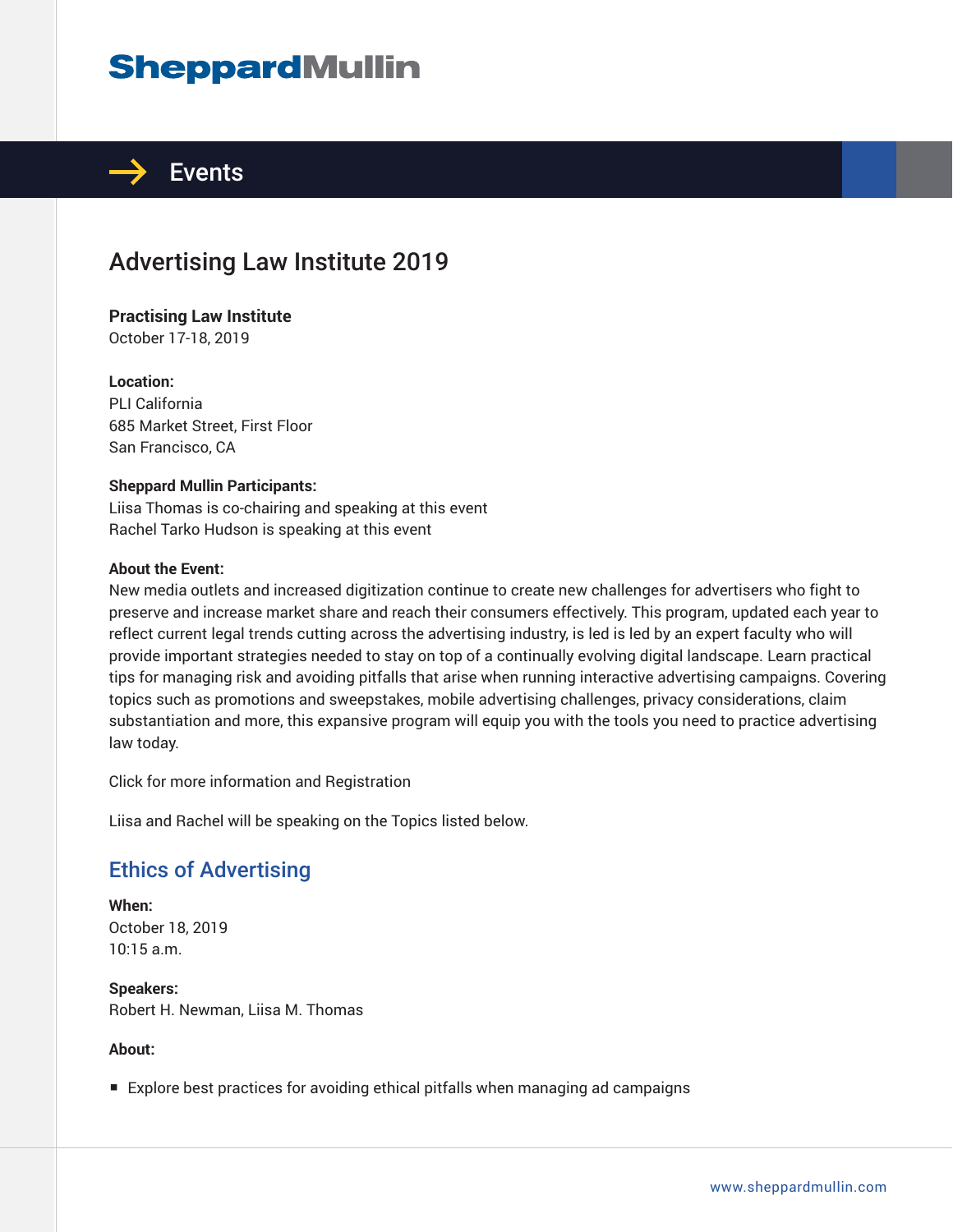## **SheppardMullin**

- Appropriate communications with adverse parties
- Ethical nuances between disclosure, omission, and outright deception
- Issues around downplaying a client's willingness to settle or compromise
- Ethical missteps around misstating the strength of a client's case and/or the weakness of an adversary's case
- How pretense fits into your ethical obligations as a lawyer

### Interactive Advertising

**When:** October 18, 2019 1:30 p.m.

**Speaker:** Liisa M. Thomas

#### **About:**

- Understanding the laws and risks of direct marketing to consumers (i.e., calling, texting, e-mailing)
- Best practices for obtaining consent for sending text messages and tips for settling complaints quickly
- Strategies for complying with international laws (Canada, EU GDPR)
- The latest regulatory and litigation trends, class actions and decisions

### Endorsements, User-Generated Content, and Celebrities

**When:**

October 18, 2019 2:30 p.m.

**Speaker:** Rachel Tarko Hudson

#### **About:**

- Influencer agreements
- False advertising, misleading advertising and claim substantiation through social media
- Investigating the corners of the endorsement guidelines
- Working with celebrities
- How SAG fits in

#### Attorneys

Rachel Tarko Hudson